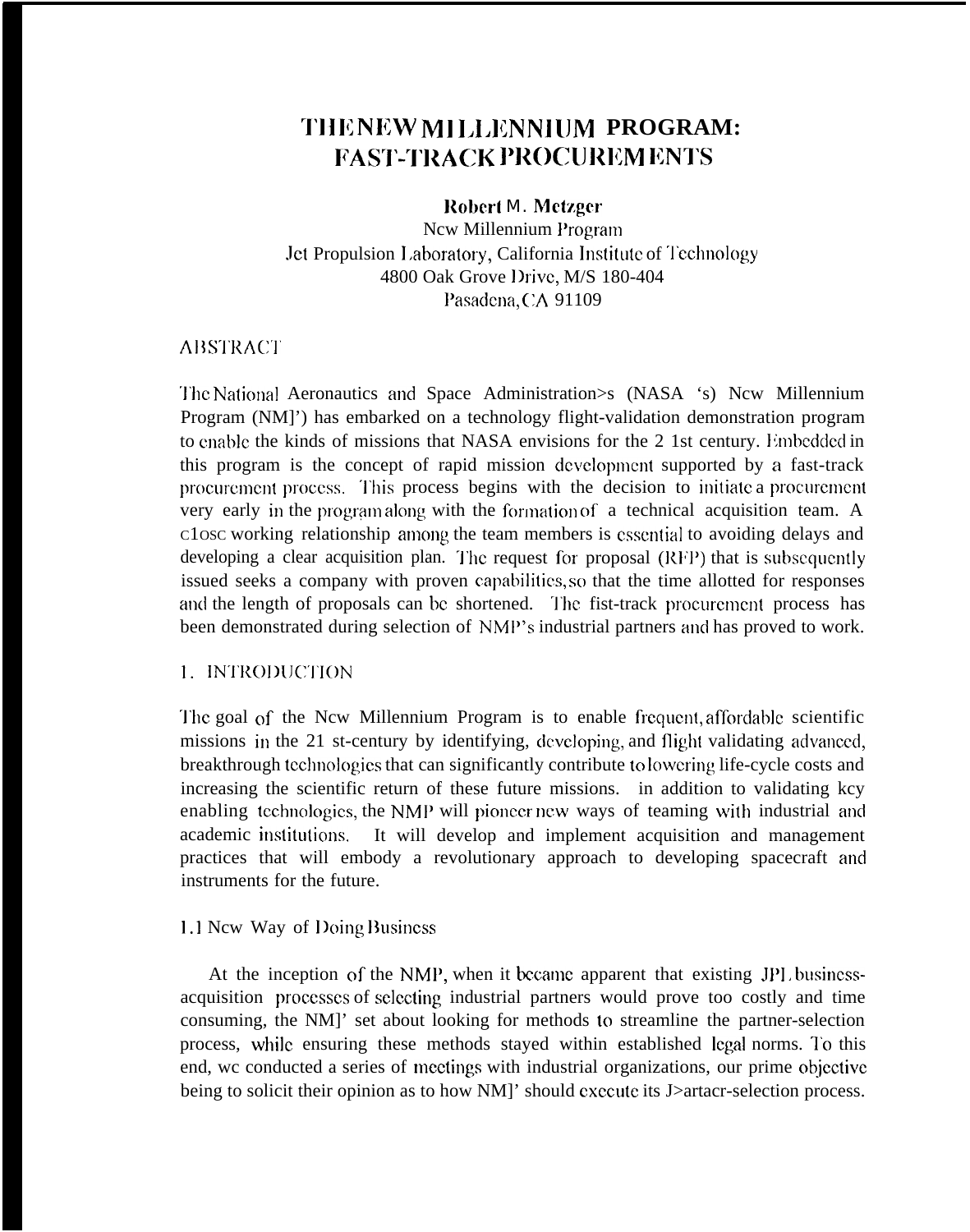The two primary issues that concerned industry were, first, that they did not want to have large proposal teams tied up for a long period of time charging to bid and proposal or overhead accounts, and second, that they wanted rapid feedback to the proposals they submitted. The fast-track procurement process described below was developed and implemented by  $J$ ]'], to address both these concerns.

# 2. PI, ANNINGPHASE

## 2.1 Formation of Procurement Team

From the very outset of a procurement---when it was determined that one would be initiated---a procurement team was formed comprising the relevant technical engineers, who would specify and receive the product or service, and procurement negotiators, who would acquire the product or service. This early team formation allowed the technical cnginccrs to understand the procedures that had to bc followed by the procurement/acquisition department (for instance, formats, required documentation, schedules), while giving the procurement negotiators the opportunity to make better recommendations as to type of contract m potential suppliers, as well as to establish key milestones.

The team developed a Work Breakdown Structure for each potential supplier, which was used to develop a probable cost estimate. They also developed a procurement plan and a bidders list, established evaluation criteria and scoring data, began preparation of a cover letter, supporting documentation, and established release dates, sclection dates, and dates for being 'on contract'. It was found to be extremely important to adhere to these scheduled dates, especially the ones early in the acquisition process, since they had the potential of affecting our overall approach the most.

#### 2.2 l)raft Statement of Work (SOW)

Also during this period, a draft SOW was prcpareci that was directed toward the contractor's ability to perform, rather than dictating a tight build-to-specification; industry partners were sought based on their past performance capability rather than on their ability to respond well to our proposals.

The draft SOW was transmitted electronically to all those on the bidders' list, as well as placed on the J[]]. electronic procurement bul let in board. A short, one-week period was allowed for the bidders to recommend changes and for us to answer any questions they had. Some revisions were made by the procurement/acquisition team to the draft SOW based on bidders' recommendations. Every comment, question, or recommendation by a bidder was addressed, however, at a bidders' conference that was held within a week of the deadline for responses to the draft SOW, and conducted as an open forum where any question was entertained, After the bidders' conference, final revisions were made to the procurement proposal package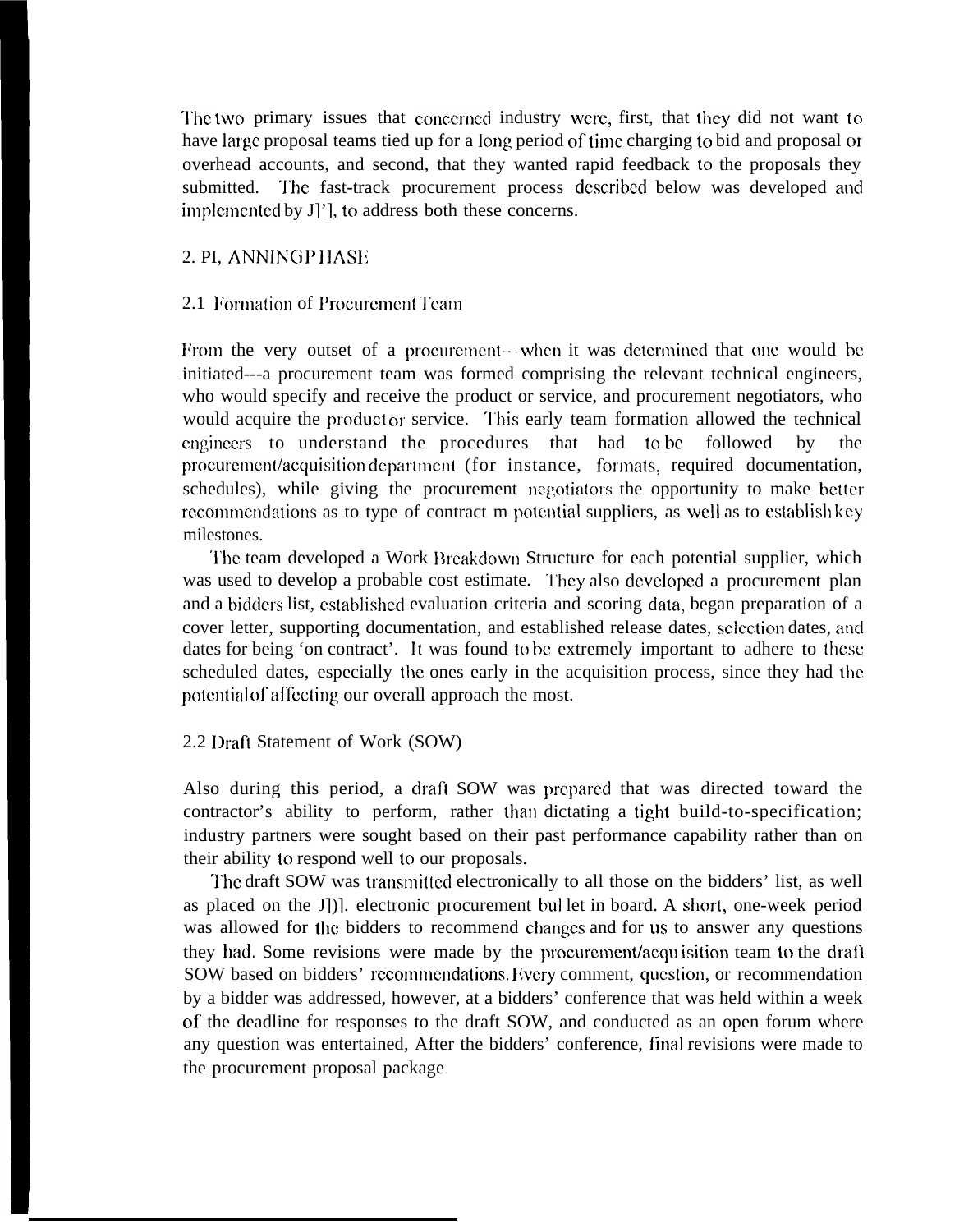Concurrently with the bidders' conference, a legal and contracts review of the draft procurement package took place within the procurement/acquisit ion department at  $JPL$ . Instead of waiting until the final version of the procurement package was ready, a traditional J1'I. business policy, it was dccidcd to save time by reviewing the draft SOW, and when final revisions were made, to reintroduce thcm for review, with the changed portions being concentrated upon. This process took 4 to 5 weeks and required intense management by both the technical and procurement rcprcscntativcs to make sure that all schcdu]c milestones were met.

### 3. IMPLEMENTATION PI IASE

#### 3.1 Request for Proposal

An RFP was released within 7 days of the bidders' conference, and to facilitate rapid dissemination it was sent via overnight-mail. At the same time, the RFP was placed on .II'I ,'s electronic procurement bulletin board to ensure its wiclcst possible distribution All potential respondents were advised that any questions they had either had to be faxed or sent electronically to JPL's procurement/acquisition department, and that answers to their questions would appear on the JPL electronic bulletin board at  $8$  a.m. the following day. This policy materially reduced the time needed by JPL to answer questions, and also prcvcntcd the need for extensions to the time allotted for response.

All respondents to the RFP were expected to adhere to a page limit; in the case of the  $R$ I<sup>:</sup>P released for a spacecraft developer, N Ml' accepted a 1 ()-page response. Onc of those pages was required to contain a high-level cost estimate, with the stipulation to proposers that all those selected for the final, competitive range would have to provide a complete cost proposal during JPL procurement-team visits to their sites. This approach saved considerable time and effort for the proposers, since they did not have to generate a complctc cost-review cycle description unless they had been chosen for the competitive range and thcrcforc were being serious] y considered.

Wc also instructed all proposers to review the JPL Procurement Terms and Conditions guidelines, and stipulated that during our fact-finding visits to their sites, while the firms were still in competition, all exceptions to these Terms and Conditions would have to bc raised with a position being agreed upon by both parties.

#### 3.2 l;stablishmcnt of Competitive Range

Responses to the RFP were provided to each of the evaluation team members for individual review. The strengths and wcaknesses of each proposal were identified and a numerical score was assigned based on its merits. Then each member of the team was asked to identify the proposals hc or shc had ranked as the top three, since a goal had been set by the team leader of having no more than three proposers in the competitive range. The evaluation team reached a consensus on which were to be considered the top three proposals, after which the cost information submitted by the sclectcd proposers